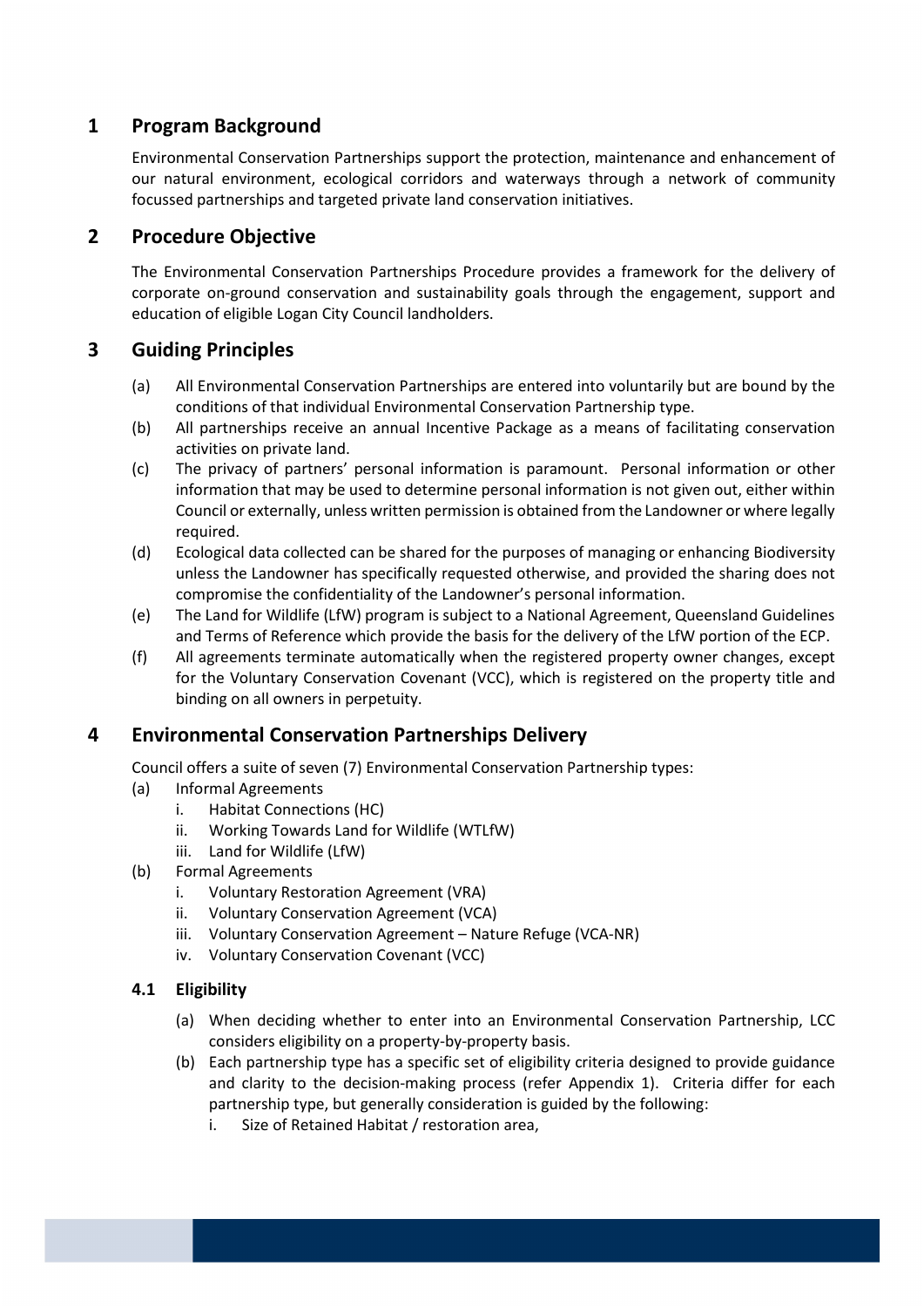- iii. Proximity to mapped waterways,
- iv. Records of threatened species and ecosystems, and
- v. Landowner commitment.
- (c) Eligibility criteria for the formal agreements (binding on owner and/or title) are more complex than those for the informal agreements and involve an on-ground assessment by a Council Officer.
- (d) Sites where a restoration / revegetation order due to development conditions or similar has been imposed are ineligible to register with the program.
- (e) The proposed Environmental Conservation Partner must declare to Council any previous offences committed related to vegetation clearing or environmental harm within Queensland.
- (f) Council reserves the right to:
	- i. remove eligibility conditions in special cases where the Conservation Value of a site is determined as having citywide value,
	- ii. apply additional eligibility conditions in cases where a site and/or owner is determined as posing a significant risk.

## 4.2 Annual Incentive Package

- (a) All Environmental Conservation Partners will be eligible for an annual Incentive Package and support commensurate to their agreement type (detailed in Appendix 2), with the following exceptions:
	- I. Commonwealth owned or managed land is not eligible for an Incentive Package, however are encouraged to participate in the program.
	- II. Council BushCare groups active in Parks that are Land for Wildlife registered are not eligible for an Incentive Package as they already receive Council support.
- (b) Properties with more than one Agreement can only collect one Incentive Package pursuant to their highest level of Agreement.
- (c) Incentives are primarily provided for on-ground works and may include such items as native plants, mulch, herbicide, nest boxes etc.
- (d) Incentive Packages are not guaranteed, and are subject to a variety of factors such as general availability, cost, budget etc.
- (e) Incentive Packages may be altered, suspended, withdrawn and/or re-instated by Council in response to breaches of agreement conditions. (Refer Section 4.5)

## 4.3 Annual VCA/VRA Grant

- (a) Environmental Conservation Partners with a VRA or VCA may apply each financial year for grant funds for conservation management actions set out in individual Agreements.
- (b) The level of annual grant funding available per property is detailed in Appendix 2.
- (c) Landowners with multiple adjoining properties may negotiate with Council to sign one VRA or VCA covering up to 4 properties with a maximum of \$10,000 grant funding available per agreement. The Landowner must demonstrate the capacity to undertake conservation works across all properties under the agreement.
- (d) Council does not fund items that would be considered a requirement for normal property maintenance, and therefore the responsibility of the Landowner.
- (e) Landowners must provide an in-kind contribution and show evidence in their Conservation Works Journal.
- (f) All works conducted remain the responsibility of the Landowner. Council assumes no responsibility for damages and/or loss caused in the process of implementing a project.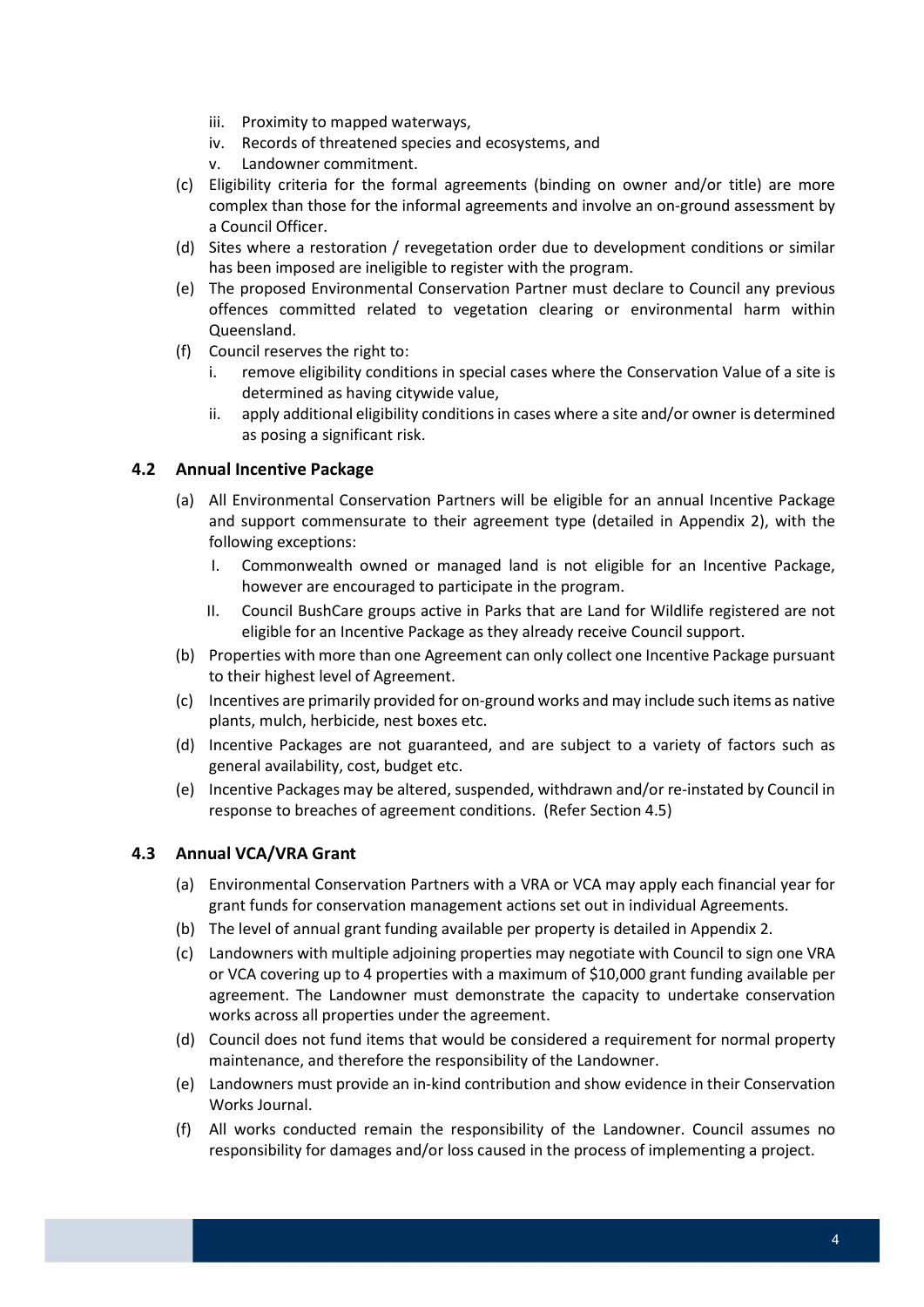- (g) The Environmental Conservation Partner must acquit all funds annually by providing Council with a project report with monitoring photographs, completed Conservation Works Journal and receipts as proof of expenditure.
- (h) Where funding is not acquitted as described above, applicants will be ineligible to receive further funding from Council.

## 4.4 Development and negotiation of agreements

- (a) VRAs, VCAs and VCCs are negotiated between and agreed upon by both Council and the Environmental Conservation Partner.
- (b) VRA, VCA and VCC legal agreements are developed by Council and its appointed lawyers and forwarded to the Environmental Conservation Partner for consideration prior to signing.
- (c) It is recommended that the Environmental Conservation Partner seek independent legal advice prior to signing any legally binding agreement with Council.
- (d) Council will cover the costs of survey work required under a VCC (where the covenant covers part of a property).
- (e) VRA, VCA and VCC Environmental Conservation Partners must liaise with an officer from Council each year after signing the agreement, in order to assess the progress of their agreement.
- (f) LfW Environmental Conservation Partners must liaise with an officer from Council at least once every 5 years in order to assure continuation of their Environmental Conservation Partnership.

#### 4.5 Actions Taken When Agreement Conditions are Contravened

- (a) To ensure continued receipt of an Incentive Package, an Environmental Conservation Partner must adhere to the conditions outlined in their Agreement.
- (b) In the event of a contravention of conditions, and depending on the severity of the breach, Council will:
	- i. issue a notice of Contravention of Agreement after the first contravention, and
	- ii. request appropriate action be taken to rectify the contravention.
- (c) An Incentive Package will be suspended under the following circumstances:
	- i. failure to undertake actions as per the VRA or VCA after the second written request to rectify from Council; or
	- ii. six months of no contact *after* the anniversary date of registration and after all reasonable measures (e.g. phone, fax, e-mail, certified mail) have been taken to contact the Landholder by Council.
- (d) Council reserves the right to withdraw an Incentive Package under the following circumstances:
	- i. misuse of the Incentive Package (e.g. it is evident that no works have been completed during the year in which the package was received); or
	- ii. failure to undertake actions after the third written request from Council to rectify a breach; or
	- iii. failure to declare to Council any previous offences committed related to vegetation clearing or environmental harm within Queensland; or
	- iv. twelve months of no contact after the anniversary date of registration and after all reasonable measures (at least three attempts through phone calls, fax, e-mail, certified mail and/or visits to the property) have been taken to contact the landholder by Council; or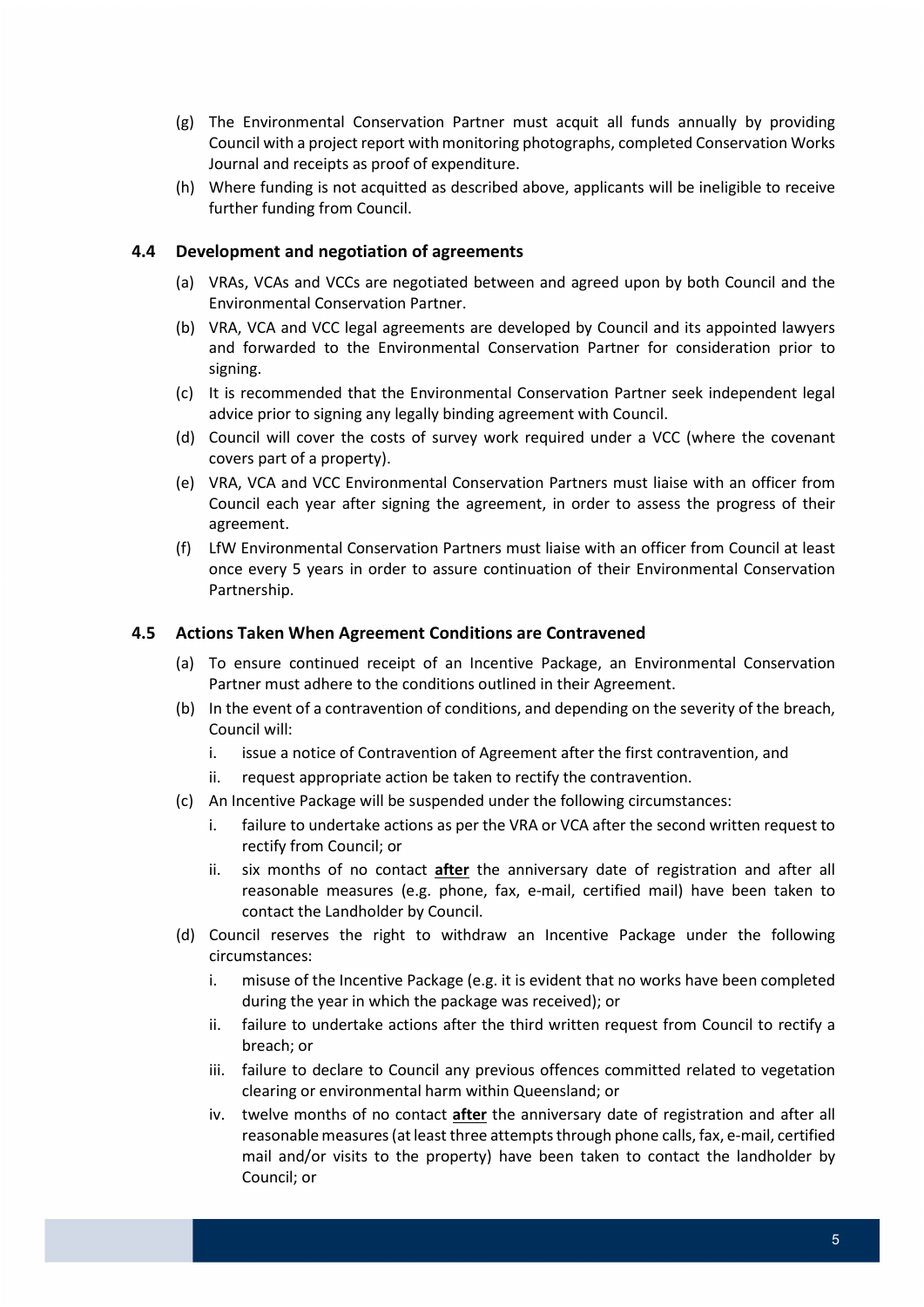- v. removal of protected vegetation or cause of environmental harm (i.e. actions are undertaken on the property which are contrary to the Environmental Conservation Partnership, or unauthorised as defined in a Local or State Laws, etc.) by the Environmental Conservation Partner.
- (e) A decision by Council to withdraw an Incentive Package must be made by a delegated officer.
- (f) If an Incentive Package is withdrawn, a VRA, VCA or a VCC continues to be legally binding and its conditions must not be contravened further.
- (g) A Council delegated officer may reinstate the Incentive Package if they are satisfied that the Environmental Conservation Partner will duly perform and fulfil their obligations under the Agreement.
- (h) Should protected vegetation be removed or environmental harm caused, Council may issue the Environmental Conservation Partner with a notice to rectify (e.g. restoration order). Requirements regarding notices to rectify are set out in each VRA, VCA or VCC.

### 4.6 Agreement Termination

- (a) All Council agreements terminate automatically when the registered property owner changes, except for the VCC, which is registered on the property title and binding on all owners in perpetuity.
- (b) Council may terminate a partnership at any time by providing 60 days written notice to the Landowner except for the HC which only requires 30 days written notice.
- (c) The parties may agree to terminate a partnership at any time by written agreement.
- (d) The termination of a Nature Refuge is a matter between the Landowner and the State of Queensland. Should a Nature Refuge be terminated by the State, this action will trigger a review of any existing VCA (Nature Refuge).
- (e) Upon termination of an Agreement, grant funds that are not acquitted must be returned to Council within 30 days.

## 5 Definitions

 Definitions for terms used within the procedure can be found in the Environmental Conservation Partnerships Policy (DM: 14152934]

## 6 References

| Doc ID   | <b>Document Type</b>      | <b>Document Name</b>                                              |  |  |  |  |  |
|----------|---------------------------|-------------------------------------------------------------------|--|--|--|--|--|
| 6415008  | Policy                    | <b>Environmental Conservation Partnerships Policy</b>             |  |  |  |  |  |
| 12302524 | Guideline                 | Environmental Conservation Partnerships Operational<br>Guidelines |  |  |  |  |  |
| 7298491  | Guideline                 | Land for Wildlife Qld Guidelines                                  |  |  |  |  |  |
| 7092252  | <b>Agreement Template</b> | Land for Wildlife Agreement                                       |  |  |  |  |  |
| 8473555  | <b>Agreement Template</b> | <b>Voluntary Conservation Agreement Template</b>                  |  |  |  |  |  |
| 8473559  | <b>Agreement Template</b> | <b>Voluntary Conservation Covenant Template</b>                   |  |  |  |  |  |
| 10100480 | <b>Agreement Template</b> | <b>Voluntary Restoration Agreement Template</b>                   |  |  |  |  |  |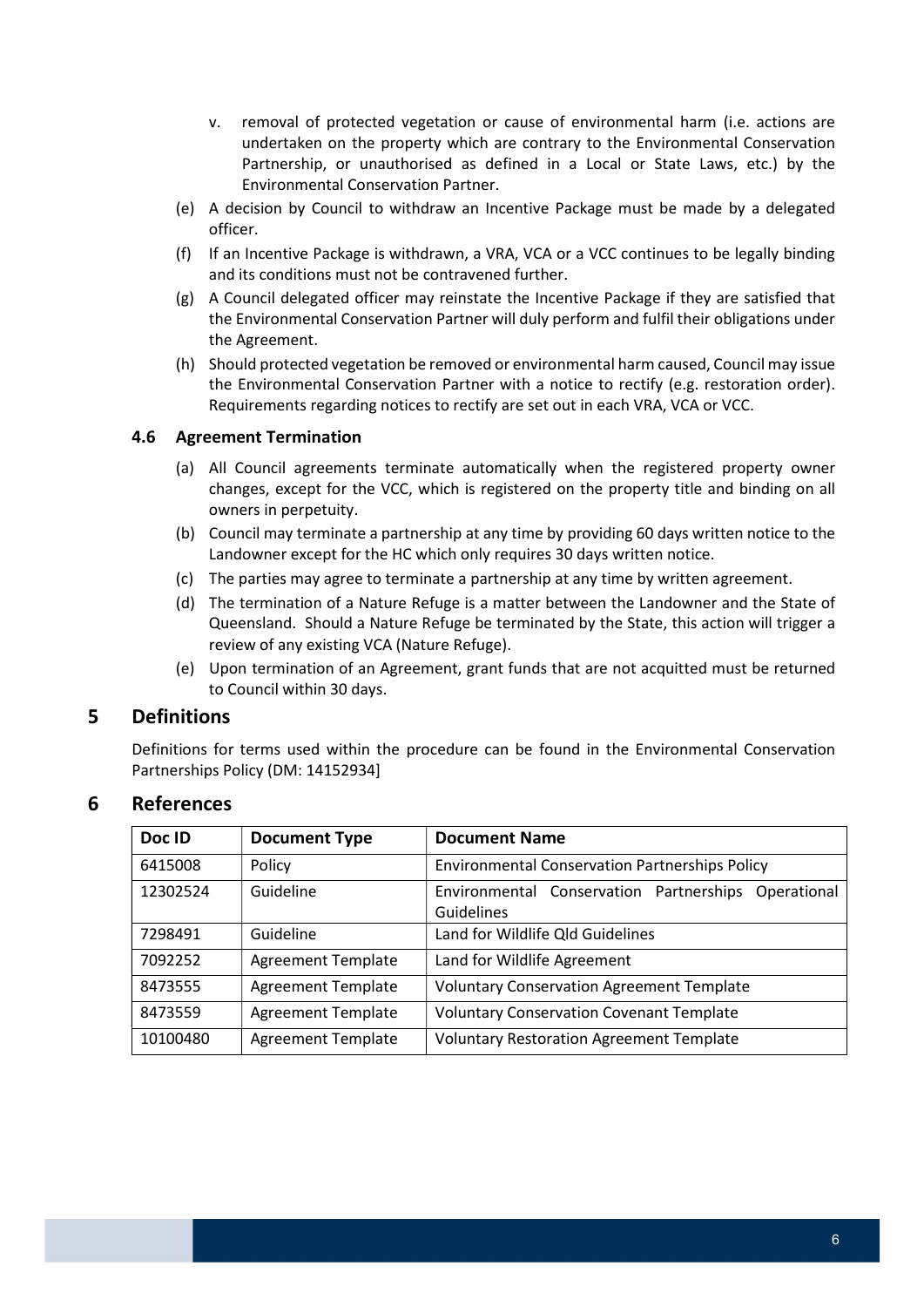## Appendix 1 – Eligibility Criteria

## 1. HABITAT CONNECTIONS

 Properties must meet the following criteria to be eligible for this Environmental Conservation Partnership -

- a. Resident/landowner is committed to improving environmental conservation values on their property by:
	- i. protecting and enhancing the wildlife habitat; and
	- ii. pursue maintenance of wildlife habitat as required.
- b. Resident/landowner is committed to providing wildlife habitat on their property by:
	- i. planting native plants where appropriate; and
	- ii. removing weed species as required.

## 2. LAND FOR WILDLIFE

 The Land for Wildlife program is governed by the South East Queensland Land for Wildlife Guidelines which sets a minimum standard for eligibility to the program.

- a. Properties are classified into two groups: 'Working Towards Registration' and 'Registered'
	- i. 'Working Towards Registration' properties do not qualify for full registration at the first property visit (for reasons such as highly degraded habitat, high occurrence of weeds, lack of mapped remnant vegetation etc.) and aim to become fully registered.
	- ii. 'Registered' properties must contain Retained Habitat.
- b. The Land for Wildlife South-east Queensland Guidelines state that Regardless of eligible landholder type, the landholder must be able to demonstrate a willingness to:
	- i. Manage and/or restore the property for nature conservation.
	- ii. Expend effort to provide significant wildlife habitat.
	- iii. Clearly pursue the maintenance and enhancement of wildlife habitat.
	- iv. The landholder must also be willing to integrate nature conservation with other land management activities such as grazing, horticulture or education on mixed land-use properties.
- c. Further to the South East Queensland LfW Guidelines, Logan City Council sets specific criteria for properties within the City.
	- i. Properties must be a minimum of one (1) hectare in size;
	- ii. A minimum of 0.5 hectares of Retained Habitat or habitat under restoration.

#### 3. VOLUNTARY RESTORATION AGREEMENT

Properties must meet the following criteria to be eligible for this Environmental Conservation

Partnership:

- a. The restoration area:
	- i. lies within a mapped (LCC) corridor; or
	- ii. lies within a mapped (BPA) corridor; or
	- iii. immediately adjoins a mapped (LCC) corridor; or
	- iv. provides a key steppingstone linkage to a mapped (LCC) corridor and is within 500m of mapped corridor; or
	- v. lies wholly or partially within a mapped (LCC) waterway buffer; or
	- vi. contains mapped waterway; or
	- vii. contains mapped wetland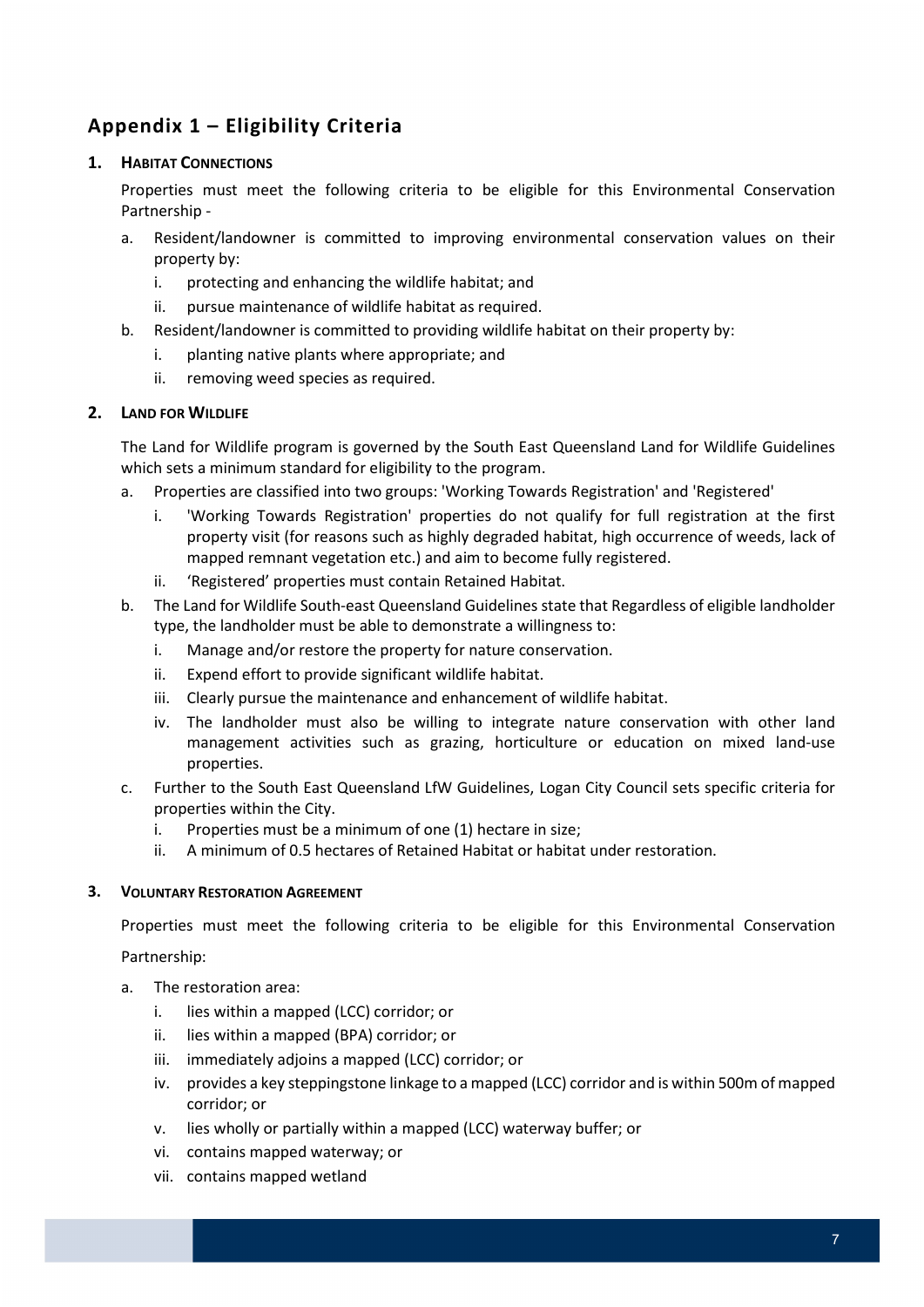- b. In addition to one or more of the above criteria:
	- i. The restoration area is a minimum size of 2500m2; or
	- ii. The property has a minimum of 50m of mapped waterway and will restore a minimum width of:
		- a) 20m from the top of bank on the Logan and Albert Rivers; or
		- b) 10m from the top of bank on all other stream orders.
- c. The restoration area must be defined as degraded land, determined through an on-ground assessment that evaluates the level of degradation. The resulting score from the assessment identifies if the property is eligible for the agreement. The Desktop assessment matrix is detailed in the Environmental Conservation Partnerships Operational Guidelines.

### 4. VOLUNTARY CONSERVATION AGREEMENT & VOLUNTARY CONSERVATION COVENANT

 Properties must meet the following criteria to be eligible for this Environmental Conservation Partnership:

- a. Must contain a minimum of one (1) hectare of Retained Habitat.
- b. Must contribute to the Conservation Value of the City as determined by the numerous strategic criteria, including:
	- i. LCC Ecological Significance Mapping;
	- ii. LCC Ecological Corridors mapping;
	- iii. State Regional Ecosystem mapping (Vegetation Management Act 1999);
	- iv. protected flora and fauna (Nature Conservation Act 1992, Environmental Protection and Biodiversity Conservation Act 1999);
	- v. Koala State Mapping 2020;
	- vi. the SEQ Regional Plan;
	- vii. LCC Planning Zones (i.e. suitability to long term environmental conservation);
	- viii. LCC significant vegetation mapping;
	- ix. size of proposed Conservation Area;
	- x. proximity to mapped waterways, wetlands and other areas managed for environmental conservation; and
	- xi. other significant Conservation Values recognised by Council.
- c. Priority is given to properties fulfilling a majority of the criteria above and is defined through a desktop and on-ground assessment. The Council Officer will score the level of Conservation Value to identify eligibility for the agreement. Desktop assessment matrix is detailed in the Environmental Conservation Partnerships Operational Guidelines.
- d. In the case of a Voluntary Conservation Agreement for a Nature Refuge, due to the permanent protection of the property under State Government legislation the property has fulfilled the criteria necessary for inclusion in the program.